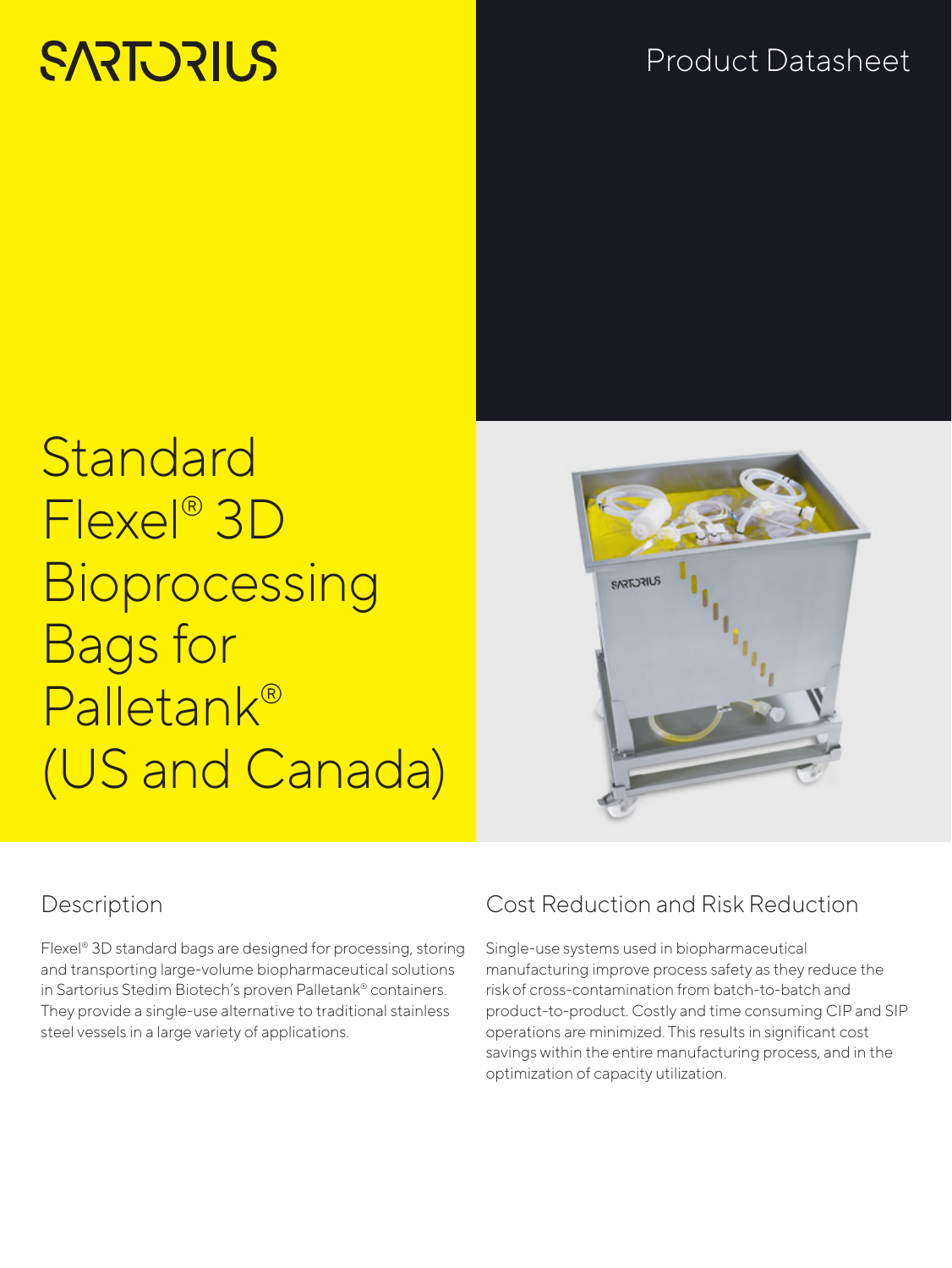

#### Applications

The multi-layer film construction of different materials provides a strong structure with low gas permeability and high chemical resistance for the safe processing of a wide range of biopharmaceutical fluids in a variety of applications such as:

- Buffers and media filtration and storage
- Bulk harvest
- **Product pooling**
- **Fraction collection**
- **Sample collection**
- **Bulk intermediate filtration and hold**
- **Final product storage and transport**

#### Flexibility

Standard Flexel® 3D bags are available as standalone bags with silicone tubing, standalone bags with C-Flex<sup>®</sup> tubing, and filter and bag assemblies incorporating a variety of filter and bag sizes allowing easy adoption to process volume and media. Multiple configurations that also integrate thermoweldable TPE tubing are provided for flexible incorporation into your process. Thus, sterile connection and disconnection devices like the Biowelder® and the Biosealer® can be used to allow safe connections and disconnections from and to another process step.

Female luer fittings with a needle-free sampling port may be used for easy and convenient sampling. Quick connects may be attached directly or adapted to a variety of connections and tri-clamps that are widely used in a production environment ensure maximum flexibility.

#### Fast Operation

The new defined range of standard Flexel® 3D bag systems incorporates 1,000 L standard bag solutions that enable the user to empty the bags quickly through a ¾" ID tubing.

| <b>Features</b>                          | <b>Benefits</b>                                       |
|------------------------------------------|-------------------------------------------------------|
| Multiple manufacturing sites             | High security of supply                               |
| All connections<br>extensively qualified | Safe and robust                                       |
| Full compliance with ISO 11137           | Highest sterility assurance level                     |
| Standard design                          | Most designs available from stock                     |
| Designed to fit Palletank®               | Market leading space saving<br>bag containment system |
| 3⁄4" ID bottom drain                     | Quick transfer of process fluid                       |
| Various bag and filter sizes             | High flexibility                                      |

## Standard Flexel® 3D for Palletank®

| Bag chamber:     | Multiple layer film construction,<br>including EVOH gas barrier layer<br>LLDPE contact layer |
|------------------|----------------------------------------------------------------------------------------------|
| Tubing:          | Silicone, TPE                                                                                |
| Fittings:        | MPX couplings, female Luer lock,<br>MPC male coupling, Triclamp,<br>Needleless sampling port |
| Filters:         | Sartopore® 2 gamma filter capsule                                                            |
| Volumes:         | 100 L-1,000 L                                                                                |
| Number of ports: | Standard silicone:<br>100 L-1,000 L: 3 (2 top, 1 bottom)                                     |
|                  | StandardTPF<br>100 L-1,000 L: 4 (3 top, 1 bottom)                                            |
|                  | Standard TPE and Sartopore® 2:<br>100 L-1,000 L: 4 (3 top, 1 bottom)                         |
| Sterilization:   | By gamma irradiation                                                                         |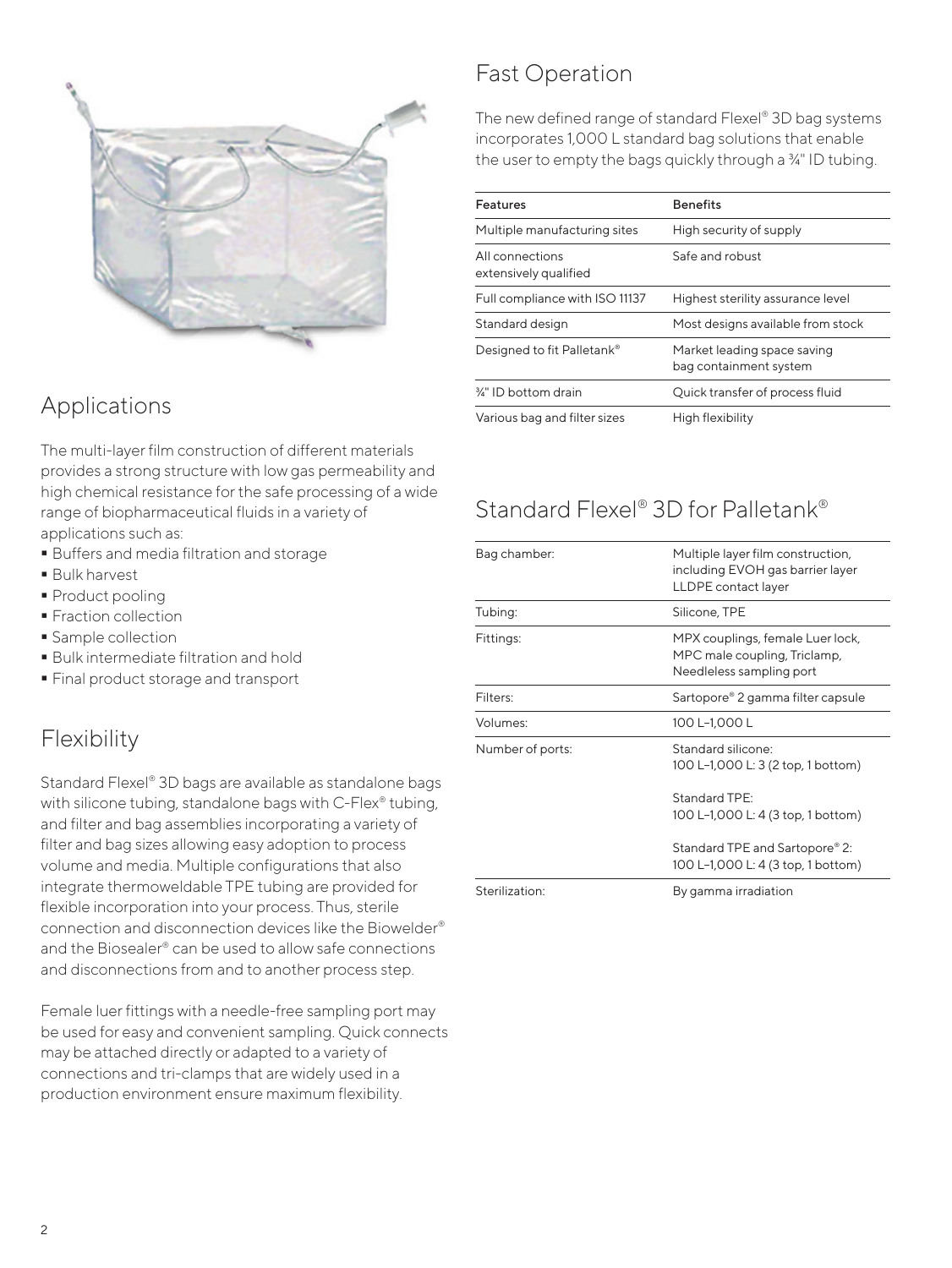## Security of Supply

Sartorius has established multiple manufacturing sites with consistent industrial processes. The expertise of designing single-use solutions combined with collaborative supplier management and customer demand planning ensures a state-of-the-art product supported by a robust supply chain that can cope with strong market growth.

## Validation

Flexel® bags have been qualified applying the most comprehensive and innovative test regimes. Biological, chemical and physical tests combined with extensive extractable testings provide users of Flexel® 3D bags with data representing the widest range of process fluids in a variety of processing conditions.

Full compliance with ISO 11137 allows for a validated claim of sterility on all Sartorius single-use products with a sterility assurance level of 10<sup>-6</sup> over the shelf life.

## Quality Assurance

Sartorius quality systems for single-use products follow applicable ISO and FDA regulations for medical devices. Design, manufacture and sterilization processes are conducted under conditions that mirror biopharmaceutical operations and meet cGMP requirements.

Flexel® 3D bags for Palletank® are tested for compliance to:

- USP <87>: Biological reactivity tests, in Vitro
- USP <88>: Biological reactivity tests, in Vivo
- USP <661>: Tests for Plastic
- USP <788> and E.P. 2.9.19: Particulate
- ISO 11737: Bioburden
- **ISO 11137: Sterilization of Medical Devices**

## Supply Chain

The majority of standard Flexel® 3D bags for Palletank® systems are available from stock.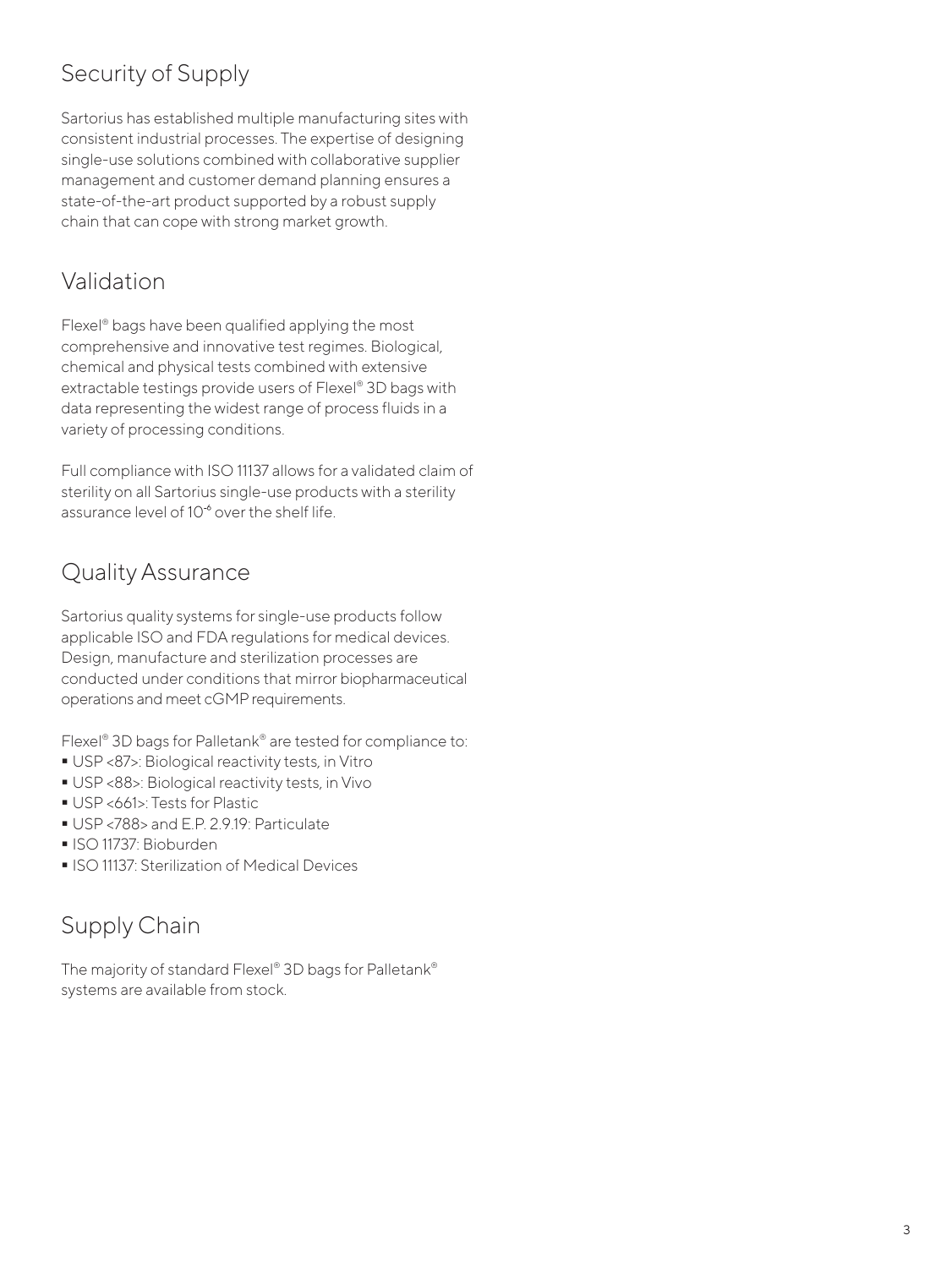## Ordering Information

#### 1. Standard Flexel® 3D bags with silicone tubes





Standard Flexel® 3D bags with silicone tubes (100 L to 500 L)

Standard Flexel® 3D bags with silicone tubes (1,000 L)

| <b>Part Number</b> | Description                                 | Tubing   | Top Port 1                                                                          | Top Port 2                                                                          | <b>Bottom Port 1</b>                                                                      | Qty Box |
|--------------------|---------------------------------------------|----------|-------------------------------------------------------------------------------------|-------------------------------------------------------------------------------------|-------------------------------------------------------------------------------------------|---------|
| FXB207591          | Flexel <sup>®</sup> 100 L<br>for Palletank® | Silicone | $\frac{1}{2}$ " × $\frac{1}{16}$ " × 1.5 m (60"),<br>1/2" MPX female + sealing plug | $\frac{1}{2}$ " × $\frac{1}{16}$ " × 1.5 m (60"),<br>1/2" MPX female + sealing plug | $\frac{1}{2}$ " × $\frac{1}{16}$ " × 1 m (40")<br>1/2" MPX male + sealing cap             | 10      |
| FXB207592          | Flexel® 200 L<br>for Palletank®             | Silicone | $\frac{1}{2}$ " × $\frac{1}{16}$ " × 1.5 m (60").<br>1/2" MPX female + sealing plug | $\frac{1}{2}$ " × $\frac{1}{16}$ " × 1.5 m (60"),<br>1/2" MPX female + sealing plug | $\frac{1}{2}$ " × $\frac{1}{16}$ " × 1 m (40").<br>1/2" MPX male + sealing cap            | 10      |
| FXB207593          | Flexel <sup>®</sup> 500 L<br>for Palletank® | Silicone | $\frac{1}{2}$ " × $\frac{1}{16}$ " × 1.5 m (60"),<br>1/2" MPX female + sealing plug | $\frac{1}{2}$ " × $\frac{1}{16}$ " × 1.5 m (60"),<br>1/2" MPX female + sealing plug | $\frac{1}{2}$ " × $\frac{1}{16}$ " × 1 m (40").<br>$\frac{1}{2}$ " MPX male + sealing cap | 4       |

| Part Number | Tubina<br>Description                                                | Top Port 1                                                                                 | Top Port 2                                                                         | <b>Bottom Port 1</b>                                                            | Bottom Port 2                                                                   | Qty Box |
|-------------|----------------------------------------------------------------------|--------------------------------------------------------------------------------------------|------------------------------------------------------------------------------------|---------------------------------------------------------------------------------|---------------------------------------------------------------------------------|---------|
| FXB207595   | Flexel <sup>®</sup> 1,000 L Silicone<br>for Palletank®<br>• Silicone | $\frac{1}{2}$ " × '1/ <sub>6</sub> " × 1.5 m<br>(60")<br>1/3" MPX female<br>+ sealing plug | $\frac{1}{2}$ x $\frac{1}{16}$ x 1.5 m<br>(60")<br>1⁄8" MPX male<br>+ sealing plug | $\frac{1}{2}$ × $\frac{1}{16}$ × 1 m<br>(40")<br>1⁄3" MPX male<br>+ sealing cap | $\frac{1}{2}$ x $\frac{1}{16}$ x 1 m<br>(40")<br>1/2" MPX male<br>+ sealing cap |         |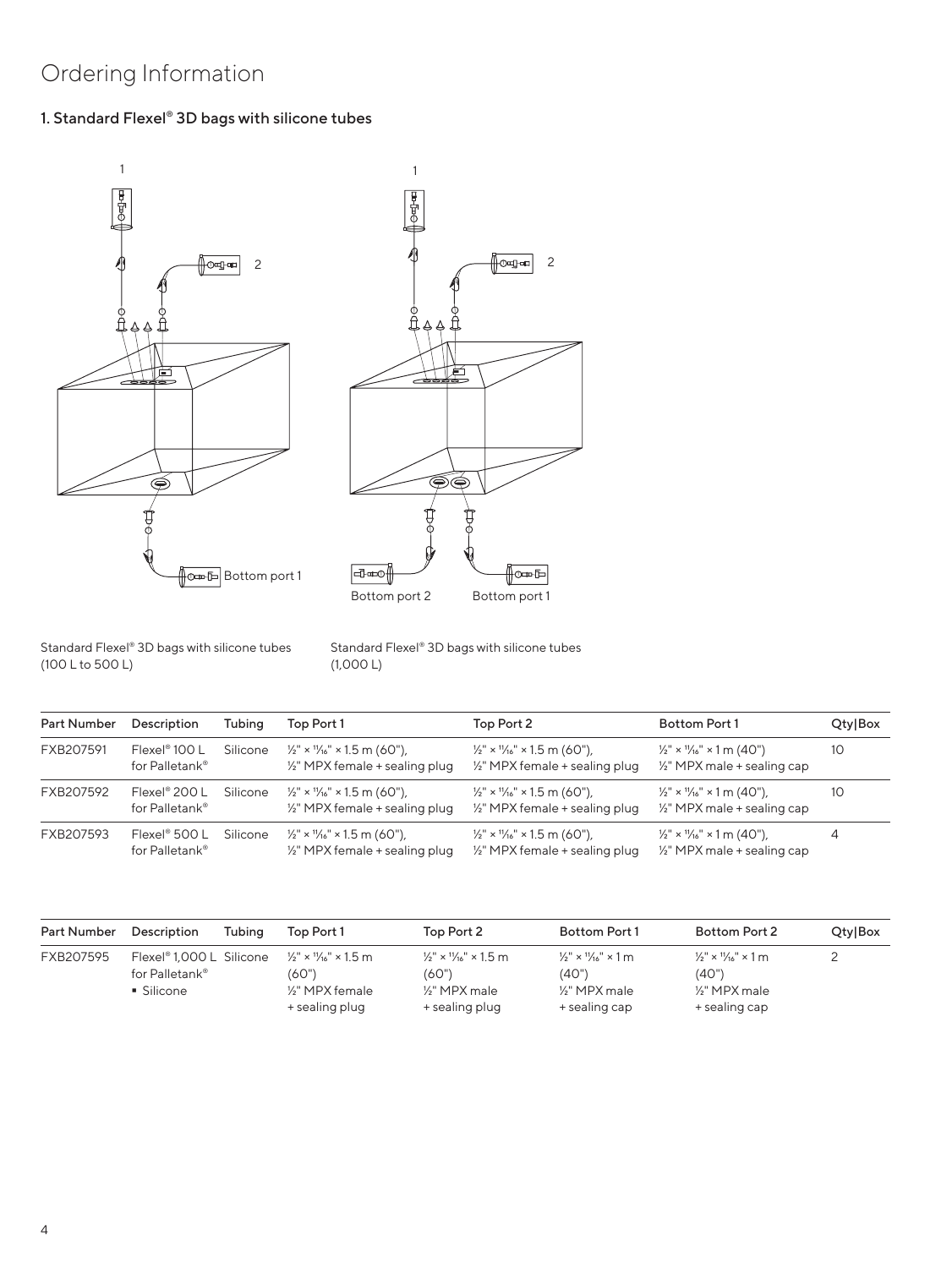### Ordering Information

#### 2. Standard Flexel® 3D bags with TPE tubes







Standard Flexel® 3D bags with TPE tubes (100 L to 500 L)

Standard Flexel® 3D bags with TPE tubes (1,000 L)

Standard Flexel® 3D bags with TPE tubes High Flow Rate (1,000 L)

| Part Number | Description                                                                      | Tubing                                         | Top Port 1                                                                                        | Top Port 2                                                                            | Top Port 3                                                                                      | Bottom Port 1                                                                         | Qty Box        |
|-------------|----------------------------------------------------------------------------------|------------------------------------------------|---------------------------------------------------------------------------------------------------|---------------------------------------------------------------------------------------|-------------------------------------------------------------------------------------------------|---------------------------------------------------------------------------------------|----------------|
| FXB110925   | Flexel <sup>®</sup> 100 L for Silicone<br>Palletank®<br>$-$ PTE                  | + clear C-Flex®<br>374                         | $\frac{1}{2}$ " × $\frac{3}{4}$ " × 1.5 m<br>(60")<br>1/ <sub>2</sub> " MPX male<br>+ sealing cap | $\frac{1}{2}$ " × $\frac{3}{4}$ " × 1.5 m<br>(60")<br>1-1/2" Tri-Clamp                | $\frac{1}{8}$ " × $\frac{1}{4}$ " × 1.1 m<br>(40")<br>LL female + needle-<br>free sampling port | $\frac{1}{2}$ " × $\frac{3}{4}$ " × 1.5 m<br>(60")<br>1-1/2" Tri-Clamp                | $\overline{4}$ |
| FXB110927   | Flexel® 200 L<br>for Palletank®<br>$-$ TPE                                       | Silicone<br>+ clear C-Flex <sup>®</sup><br>374 | $\frac{1}{2}$ " × $\frac{3}{4}$ " × 1.5 m<br>(60")<br>1/ <sub>2</sub> " MPX male<br>+ sealing cap | $\frac{1}{2}$ " × $\frac{3}{4}$ " × 1.5 m<br>(60")<br>1-1/2" Tri-Clamp                | $\frac{1}{8}$ " × $\frac{1}{4}$ " × 1.1 m<br>(40")<br>LL female + needle-<br>free sampling port | $\frac{1}{2}$ " × $\frac{3}{4}$ " × 1.5 m<br>(60")<br>1-1/2" Tri-Clamp                | 2              |
| FXB110929   | Flexel® 500 L<br>for Palletank®<br>$-$ TPE                                       | Silicone<br>+ clear C-Flex®<br>374             | $\frac{1}{9}$ " × $\frac{3}{4}$ " × 1.5 m<br>(60")<br>1/ <sub>2</sub> " MPX male<br>+ sealing cap | $\frac{1}{9}$ " × $\frac{3}{4}$ " × 1.5 m<br>(60")<br>1-1/2" Tri-Clamp                | $\frac{1}{8}$ " × $\frac{1}{4}$ " × 1.1 m<br>(40")<br>LL female + needle-<br>free sampling port | $\frac{1}{9}$ " × $\frac{3}{4}$ " × 1.5 m<br>(60")<br>1-1/2" Tri-Clamp                | $\overline{2}$ |
| FXB110930   | Flexel <sup>®</sup> 1,000 L Silicone<br>for Palletank®<br>$-$ TPE                | + clear C-Flex®<br>374                         | $\frac{1}{2}$ " × $\frac{3}{4}$ " × 1.5 m<br>(60")<br>1/ <sub>2</sub> " MPX male<br>+ sealing cap | $\frac{1}{2}$ " × $\frac{3}{4}$ " × 1.5 m<br>(60")<br>1-1/2" Tri-Clamp                | $\frac{1}{8}$ " × $\frac{1}{4}$ " × 1.1 m<br>(40")<br>LL female + needle-<br>free sampling port | $\frac{1}{2}$ " × $\frac{3}{4}$ " × 1.5 m<br>(60")<br>1-1/2" Tri-Clamp                | 2              |
| FXB111157   | Flexel <sup>®</sup> 1,000 L Silicone<br>for Palletank®<br>■ High Flow<br>$-$ TPE | + clear C-Flex®<br>374                         | $\frac{1}{2}$ " × $\frac{3}{4}$ " × 1.5 m<br>(60")<br>1/ <sub>2</sub> " MPX male<br>+ sealing cap | $\frac{3}{4}$ " × 1- $\frac{1}{8}$ " × 1.5 m<br>(60")<br>Silicone<br>1-1/2" Tri-Clamp | $\frac{1}{8}$ " × $\frac{1}{4}$ " × 1.1 m<br>(40")<br>LL female + needle-<br>free sampling port | $\frac{3}{4}$ " × 1- $\frac{1}{8}$ " × 1.5 m<br>(60")<br>Silicone<br>1-1/2" Tri-Clamp | 2              |

C-Flex® is a registered trademark of Saint-Gobain Performance Plastics Corporation.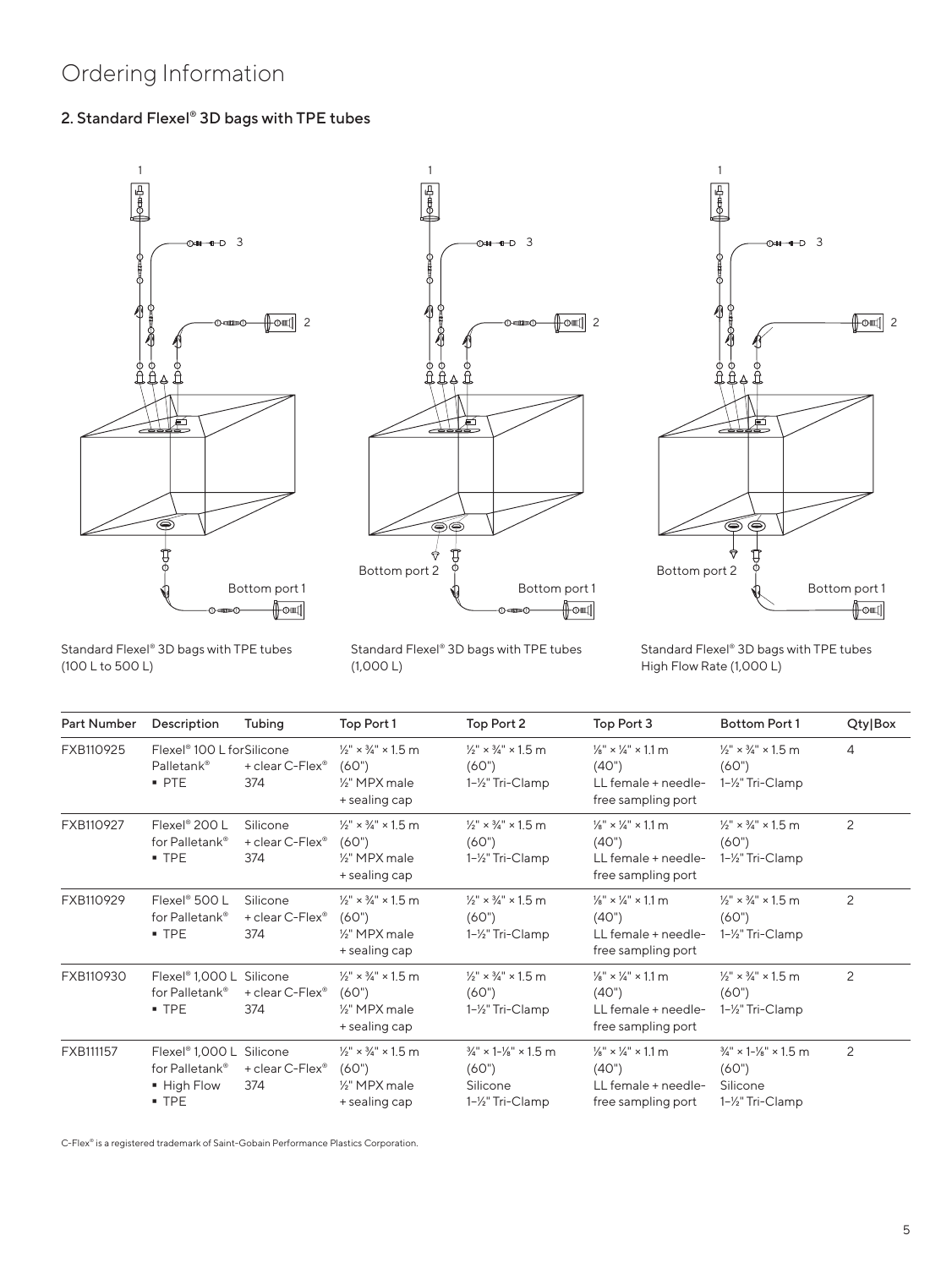#### Ordering Information

#### 3. Standard Flexel® 3D bags with TPE tubes and Sartopore® 2 gamma Midicaps®





Standard Flexel® 3D bags with TPE tubes and Sartopore® 2 gamma Midicaps® (100 L to 500 L)

Standard Flexel® 3D bags with TPE tubes and Sartopore® 2 gamma Midicaps® (1,000 L)



Standard Flexel® 3D bags with TPE tubes and Sartopore® 2 gamma Midicaps® High flow rate (1,000 L)

#### Standard Flexel® 3D bags with TPE tubes and Sartopore® 2 gamma Midicaps, 0.2 μm (100 L to 500 L)

| Part Number Description |                                                                                               | Tubing                                         | Top Port 1                                                                                                                                                                           | Top Port 2                                                             | Top Port 3                                                                                                       | <b>Bottom Port 1</b>                                                 | Qty Box |
|-------------------------|-----------------------------------------------------------------------------------------------|------------------------------------------------|--------------------------------------------------------------------------------------------------------------------------------------------------------------------------------------|------------------------------------------------------------------------|------------------------------------------------------------------------------------------------------------------|----------------------------------------------------------------------|---------|
| FXB110962               | Flexel <sup>®</sup> 100 L<br>for Palletank <sup>®</sup><br>$-$ TPE<br>■ Sartopore® 2<br>gamma | Silicone<br>+ clear C-Flex®<br>374             | $\frac{1}{2}$ " × $\frac{3}{4}$ " × 1.5 m<br>(60")<br>Sartopore® 2 gamma,<br>Midicaps <sup>®</sup> size 8, 0.2 $\mu$ m,<br>filter inlet 1.5" sanitary<br>flange $1,000 \text{ cm}^2$ | $\frac{1}{2}$ " × $\frac{3}{4}$ " × 1.5 m<br>(60")<br>1-1/2" Tri-Clamp | $\frac{1}{8}$ " × $\frac{1}{4}$ " × 1.1 m<br>(40")<br>LL female + needle- 1-1/2" Tri-Clamp<br>free sampling port | $\frac{1}{2}$ " × $\frac{3}{4}$ " × 1.5 m<br>(60")                   | 3       |
| FXB110964               | Flexel <sup>®</sup> 200 L<br>for Palletank®<br>$-$ TPE<br>■ Sartopore® 2<br>gamma             | Silicone<br>+ clear C-Flex <sup>®</sup><br>374 | $\frac{1}{2}$ " × $\frac{3}{4}$ " × 1.5 m<br>(60")<br>Sartopore® 2 gamma,<br>Midicaps® size 9, 0.2 µm,<br>filter inlet 1.5" sanitary<br>flange $2,000 \text{ cm}^2$                  | $\frac{1}{2}$ " × $\frac{3}{4}$ " × 1.5 m<br>(60")<br>1-1/2" Tri-Clamp | $\frac{1}{8}$ " × $\frac{1}{4}$ " × 1.1 m<br>(40")<br>LL female + needle- 1-1/2" Tri-Clamp<br>free sampling port | $\frac{1}{2}$ " × $\frac{3}{4}$ " × 1.5 m<br>(60")                   | 2       |
| FXB110966               | Flexel <sup>®</sup> 500 L<br>for Palletank <sup>®</sup><br>$-$ TPE<br>■ Sartopore® 2<br>gamma | Silicone<br>+ clear C-Flex®<br>374             | $\frac{1}{2}$ " × $\frac{3}{4}$ " × 1.5 m<br>(60")<br>Sartopore® 2 gamma,<br>Midicaps® size 0, 0.2 µm,<br>filter inlet 1.5" sanitary<br>flange $4,500 \text{ cm}^2$                  | $\frac{1}{2}$ " × $\frac{3}{4}$ " × 1.5 m<br>(60")<br>1-½" Tri-Clamp   | $\frac{1}{8}$ " × $\frac{1}{4}$ " × 1.1 m<br>(40")<br>LL female + needle-<br>free sampling port                  | $\frac{1}{2}$ " × $\frac{3}{4}$ " × 1.5 m<br>(60")<br>1-½" Tri-Clamp | 2       |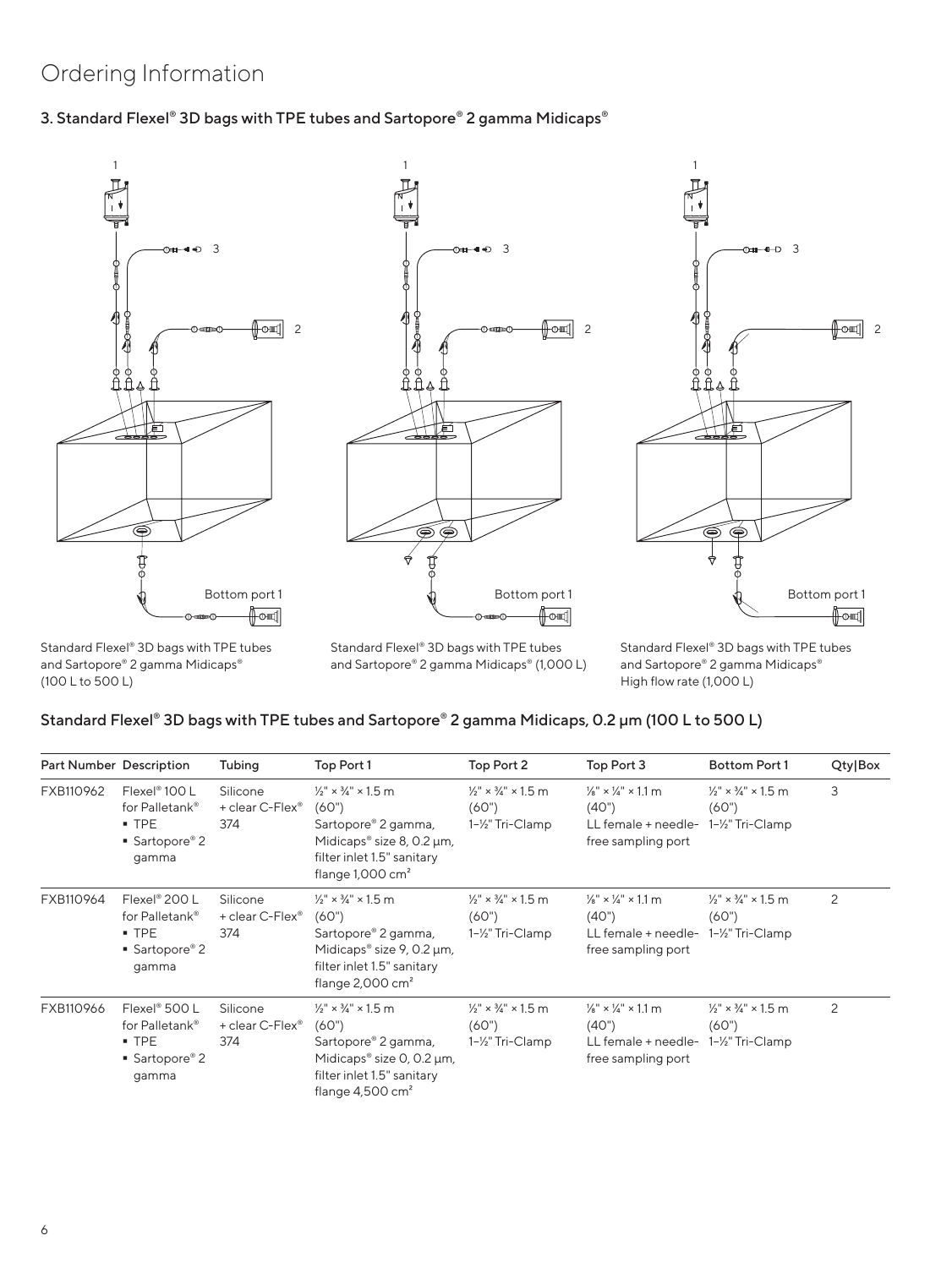|           | Part number Description                                                           | Tubing                                         | Top Port 1                                                                                                                                                                           | Top Port 2                                                                          | Top Port 3                                                                                      | <b>Bottom Port 1</b>                                                   | Qty Box |
|-----------|-----------------------------------------------------------------------------------|------------------------------------------------|--------------------------------------------------------------------------------------------------------------------------------------------------------------------------------------|-------------------------------------------------------------------------------------|-------------------------------------------------------------------------------------------------|------------------------------------------------------------------------|---------|
| FXB110975 | Flexel <sup>®</sup> 100 L<br>for Palletank®<br>$-$ TPE<br>■ Sartopore® 2<br>gamma | Silicone<br>+ clear C-Flex <sup>®</sup><br>374 | $\frac{1}{2}$ " × $\frac{3}{4}$ " × 1.5 m<br>(60")<br>Sartopore® 2 gamma,<br>Midicaps® size 8, 0.1 µm,<br>filter inlet 1.5" sanitary<br>flange $1,000 \text{ cm}^2$                  | $\frac{1}{2}$ " × $\frac{3}{4}$ " × 1.5 m<br>(60")<br>1-1/ <sub>2</sub> " Tri-Clamp | $\frac{1}{8}$ " × $\frac{1}{4}$ " × 1.1 m<br>(40")<br>LL female + needle-<br>free sampling port | $\frac{1}{2}$ " × $\frac{3}{4}$ " × 1.5 m<br>(60")<br>1-½" Tri-Clamp   | 3       |
| FXB110976 | Flexel <sup>®</sup> 200 L<br>for Palletank®<br>$-$ TPE<br>■ Sartopore® 2<br>gamma | Silicone<br>+ clear C-Flex <sup>®</sup><br>374 | $\frac{1}{2}$ " × $\frac{3}{4}$ " × 1.5 m<br>(60")<br>Sartopore® 2 gamma,<br>Midicaps <sup>®</sup> size 9, 0.1 $\mu$ m,<br>filter inlet 1.5" sanitary<br>flange $2,000 \text{ cm}^2$ | $\frac{1}{2}$ " × $\frac{3}{4}$ " × 1.5 m<br>(60")<br>1-1/2" Tri-Clamp              | $\frac{1}{8}$ " × $\frac{1}{4}$ " × 1.1 m<br>(40")<br>LL female + needle-<br>free sampling port | $\frac{1}{2}$ " × $\frac{3}{4}$ " × 1.5 m<br>(60")<br>1-½" Tri-Clamp   | 2       |
| FXB110977 | Flexel <sup>®</sup> 500 L<br>for Palletank®<br>$-$ TPE<br>■ Sartopore® 2<br>gamma | Silicone<br>+ clear C-Flex <sup>®</sup><br>374 | $\frac{1}{2}$ " × $\frac{3}{4}$ " × 1.5 m<br>(60")<br>Sartopore® 2 gamma,<br>Midicaps® size $0, 0.1 \mu m$ ,<br>filter inlet 1.5" sanitary<br>flange $4,500 \text{ cm}^2$            | $\frac{1}{2}$ " × $\frac{3}{4}$ " × 1.5 m<br>(60")<br>1-1/2" Tri-Clamp              | $\frac{1}{8}$ " × $\frac{1}{4}$ " × 1.1 m<br>(40")<br>LL female + needle-<br>free sampling port | $\frac{1}{2}$ " × $\frac{3}{4}$ " × 1.5 m<br>(60")<br>1-1/2" Tri-Clamp | 2       |

#### Standard Flexel® 3D bags with TPE tubes and Sartopore® 2 gamma Midicaps®, 0.1 µm (100 L to 500 L)

#### Standard Flexel® 3D bags with TPE tubes and Sartopore® 2 gamma Maxicaps®, 0.2 and 0.1 µm (1,000 L)

| Part Number Description |                                                                                     | Tubing                                         | Top Port 1                                                                                                                                                                        | Top Port 2                                                             | Top Port 3                                                                                                                  | <b>Bottom Port 1</b>                                                           | Qty Box |
|-------------------------|-------------------------------------------------------------------------------------|------------------------------------------------|-----------------------------------------------------------------------------------------------------------------------------------------------------------------------------------|------------------------------------------------------------------------|-----------------------------------------------------------------------------------------------------------------------------|--------------------------------------------------------------------------------|---------|
| FXB110967               | Flexel <sup>®</sup> 1,000 L<br>for Palletank®<br>$-$ TPE<br>■ Sartopore® 2<br>gamma | Silicone<br>+ clear C-Flex <sup>®</sup><br>374 | $\frac{1}{9}$ " x $\frac{3}{4}$ " x 1.5 m<br>(60")<br>Sartopore® 2 gamma,<br>Maxicaps® size 2, 0.2 µm,<br>filter inlet 1.5" sanitary<br>flange $1.2 \text{ m}^2$                  | $\frac{1}{2}$ " × $\frac{3}{4}$ " × 1.5 m<br>(60")<br>1-1/2" Tri-Clamp | $\frac{1}{8}$ " × $\frac{1}{4}$ " × 1.1 m<br>(40")<br>LL female + needle- $1-\frac{1}{2}$ " Tri-Clamp<br>free sampling port | $\frac{1}{2}$ " × $\frac{3}{4}$ " × 1.5 m<br>(60")                             |         |
| FXB110978               | Flexel® 1,000 L<br>for Palletank®<br>$-$ TPE<br>■ Sartopore® 2<br>gamma             | Silicone<br>+ clear C-Flex®<br>374             | $\frac{1}{9}$ " x $\frac{3}{4}$ " x 1.5 m<br>(60")<br>Sartopore® 2 gamma,<br>Maxicaps <sup>®</sup> size 2, 0.1 $\mu$ m,<br>filter inlet 1.5" sanitary<br>flange $1.2 \text{ m}^2$ | $\frac{1}{2}$ " × $\frac{3}{4}$ " × 1.5 m<br>(60")<br>1-1/2" Tri-Clamp | $\frac{1}{8}$ × $\frac{1}{4}$ × 1.1 m<br>(40")<br>LL female + needle-<br>free sampling port                                 | $\frac{1}{2}$ $\times$ $\frac{3}{4}$ $\times$ 1.5 m<br>(60")<br>1-½" Tri-Clamp |         |

#### Standard Flexel® 3D bags with TPE tubes and Sartopore® 2 gamma Maxicaps® (1,000 L - High flow rate)

| Part Number Description |                                                                                                             | Tubing                             | Top Port 1                                                                                                                                                                        | Top Port 2                                                                            | Top Port 3                                                                                  | <b>Bottom Port 1</b>                                                                  | Qty Box |
|-------------------------|-------------------------------------------------------------------------------------------------------------|------------------------------------|-----------------------------------------------------------------------------------------------------------------------------------------------------------------------------------|---------------------------------------------------------------------------------------|---------------------------------------------------------------------------------------------|---------------------------------------------------------------------------------------|---------|
| FXB111153               | Flexel <sup>®</sup> 1,000 L<br>for Palletank®<br>High Flow<br>$\blacksquare$ TPE<br>■ Sartopore® 2<br>qamma | Silicone<br>+ clear C-Flex®<br>374 | $\frac{1}{2}$ " × $\frac{3}{4}$ " × 1.5 m<br>(60")<br>Sartopore® 2 gamma,<br>Maxicaps® size 2, 0.2 µm,<br>filter inlet 1.5" sanitary<br>flange $1.2 \text{ m}^2$                  | $\frac{3}{4}$ " × 1- $\frac{1}{8}$ " × 1.5 m<br>(60")<br>Silicone<br>1-1/2" Tri-Clamp | $\frac{1}{8}$ × $\frac{1}{4}$ × 1.1 m<br>(40")<br>LL female + needle-<br>free sampling port | $\frac{3}{4}$ " × 1- $\frac{1}{8}$ " × 1.5 m<br>(60")<br>Silicone<br>1-1/2" Tri-Clamp |         |
| FXB111154               | Flexel <sup>®</sup> 1,000 L<br>for Palletank®<br>High Flow<br>$-$ TPE<br>■ Sartopore® 2<br>gamma            | Silicone<br>+ clear C-Flex®<br>374 | $\frac{1}{2}$ " × $\frac{3}{4}$ " × 1.5 m<br>(60")<br>Sartopore® 2 gamma,<br>Maxicaps <sup>®</sup> size 2, 0.1 $\mu$ m,<br>filter inlet 1.5" sanitary<br>flange $1.2 \text{ m}^2$ | $\frac{3}{4}$ " × 1" × 1.5 m<br>(60")<br>1-1/2" Tri-Clamp                             | $\frac{1}{8}$ × $\frac{1}{4}$ × 1.1 m<br>(40")<br>LL female + needle-<br>free sampling port | $\frac{3}{4}$ " × 1- $\frac{1}{8}$ " × 1.5 m<br>(60")<br>1-½" Tri-Clamp<br>silicone   |         |